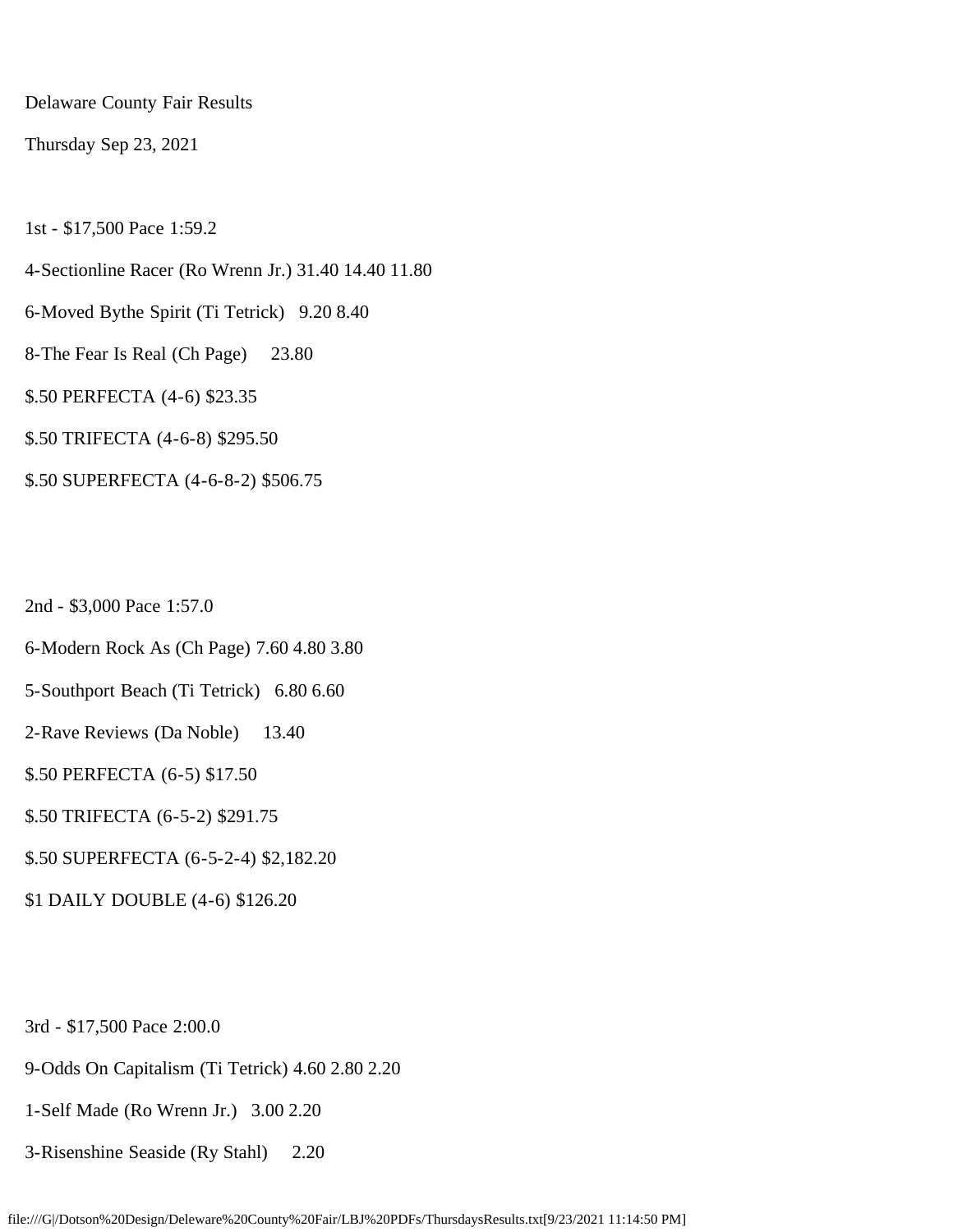\$.50 PERFECTA (9-1) \$2.75

- \$.50 TRIFECTA (9-1-3) \$5.80
- \$.50 SUPERFECTA (9-1-3-2) \$79.90
- \$.50 PICK 3 (4-6-9) \$126.80

4th - \$4,000 Trot 2:03.3

- 6-Mj'slibertyvalance (Ja Arnold) 31.20 13.20 5.60
- 2-A Royal Line (St Oldford) 5.40 2.80
- 3-Absolut Uncertenty (Mi Walker) 5.00

\$.50 PERFECTA (6-2) \$33.30

- \$.50 TRIFECTA (6-2-3) \$157.70
- \$.50 SUPERFECTA (6-2-3-5) \$0.00
- 5th \$17,500 Pace 1:59.4
- 7-Fluff Yeahh (Tr Smith) 32.80 11.60 7.20
- 2-Crosswind Sammie (Da Noble) 8.80 6.20
- 4-Navigator (De Dunn) 9.40
- \$.50 PERFECTA (7-2) \$72.30
- \$.50 TRIFECTA (7-2-4) \$592.05
- \$.50 SUPERFECTA (7-2-4-all) \$225.60

6th - \$45,330 Trot 2:02.0

1-Fiftyfour K (Ya Gingras) 8.20 5.00 3.60

4-Just For Trix (An Miller) 13.60 6.80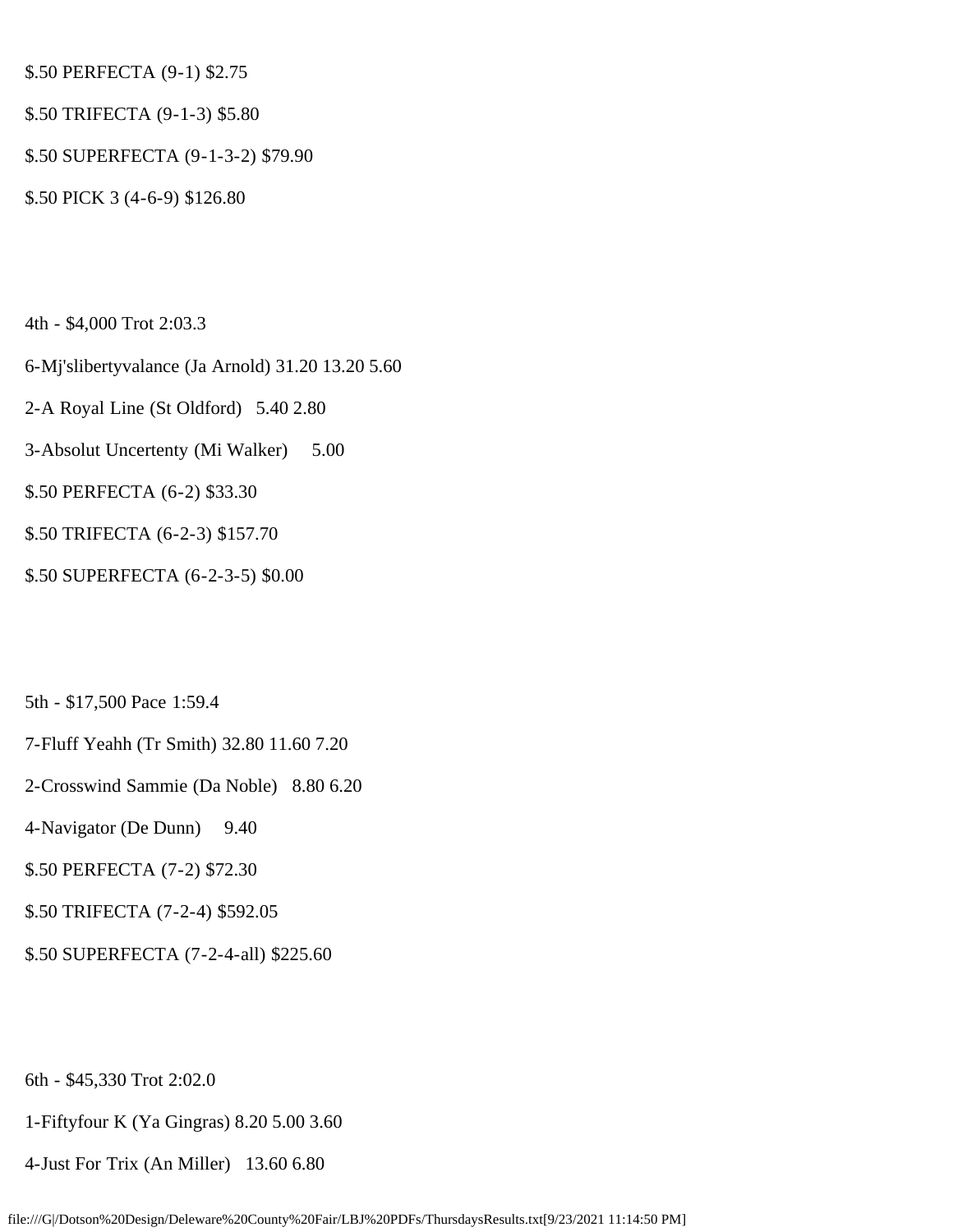7-Summit City Sonny (Jo Putnam) 3.80

- \$.50 PERFECTA (1-4) \$30.95
- \$.50 TRIFECTA (1-4-7) \$112.35
- \$.50 SUPERFECTA (1-4-7-6) \$906.85

7th - \$17,500 Pace 1:58.4

- 3-Rock The Dragon (Da Miller) 9.40 3.60 2.20
- 9-Velocity Chaps (Jo Sutton) 3.00 2.20
- 7-Dirge (Ca McCown) 2.60
- \$.50 PERFECTA (3-9) \$12.50
- \$.50 TRIFECTA (3-9-7) \$20.85
- \$.50 TRIFECTA (3-9) \$12.50
- \$.50 SUPERFECTA (3-9-7-4) \$57.55
- \$.50 PICK 3 (7-1-3) \$135.30

8th - \$50,434 Trot 2:00.4

- 5-Lockbox (Ch Page) 3.80 2.60 2.60
- 4-Double Down K (Ya Gingras) 10.40 7.40
- 6-Ilikedecupcakes (Hu Beatty) 4.80
- \$.50 PERFECTA (5-4) \$9.00
- \$.50 TRIFECTA (5-4-6) \$91.75
- \$.50 SUPERFECTA (5-4-6-2) \$350.90

9th - \$12,000 Pace 1:57.0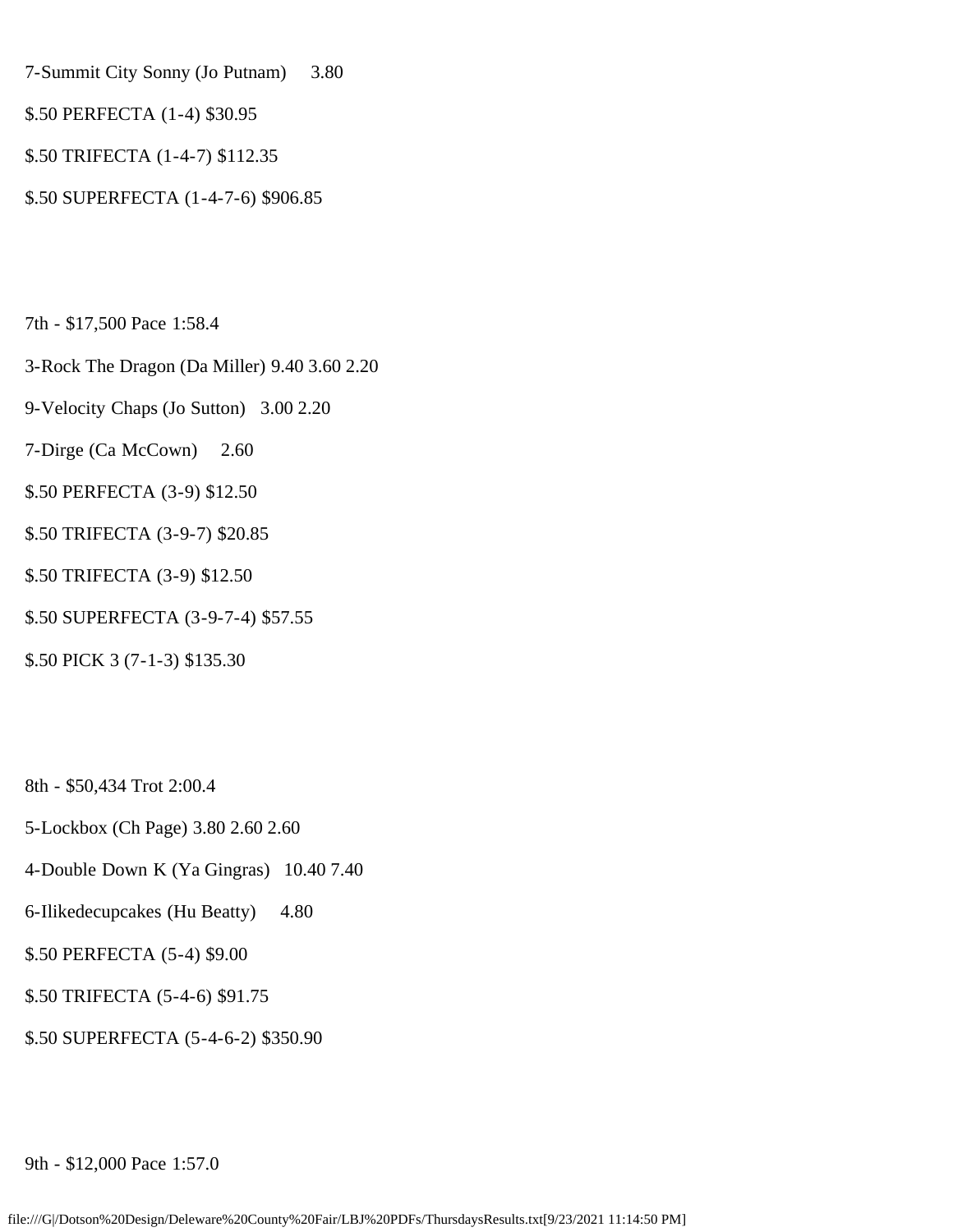- 6-Rose Run Ulysses (Da Miller) 7.00 3.60 2.40
- 2-Catch Me Conrad (Ja Merriman) 3.80 2.60
- 3-Toureg Seelster (Ti Tetrick) 2.40
- \$.50 PERFECTA (6-2) \$11.90
- \$.50 TRIFECTA (6-2-3) \$15.80
- \$.50 SUPERFECTA (6-2-3-8) \$37.45
- 10th \$54,350 Pace 1:56.4
- 2-Gallant Star (Ti Tetrick) 3.60 2.60 2.40
- 3-Laughagain Hanover (Da Noble) 4.40 3.40
- 6-Jackie Moon (Aa Merriman) 6.80
- \$.50 PERFECTA (2-3) \$2.75
- \$.50 TRIFECTA (2-3-6) \$29.10
- \$.50 SUPERFECTA (2-3-6-1) \$249.70
- 11th \$50,434 Trot 1:58.3
- 3-Winning Ticket (Aa Merriman) 2.40 2.10 2.10
- 6-Street Gossip (De Dunn) 3.80 2.40
- 1-Mcstoned Again (Da Miller) 2.20
- \$.50 PERFECTA (3-6) \$1.75
- \$.50 TRIFECTA (3-6-1) \$3.50
- \$.50 SUPERFECTA (3-6-1-5) \$12.35

12th - \$54,350 Pace 1:55.2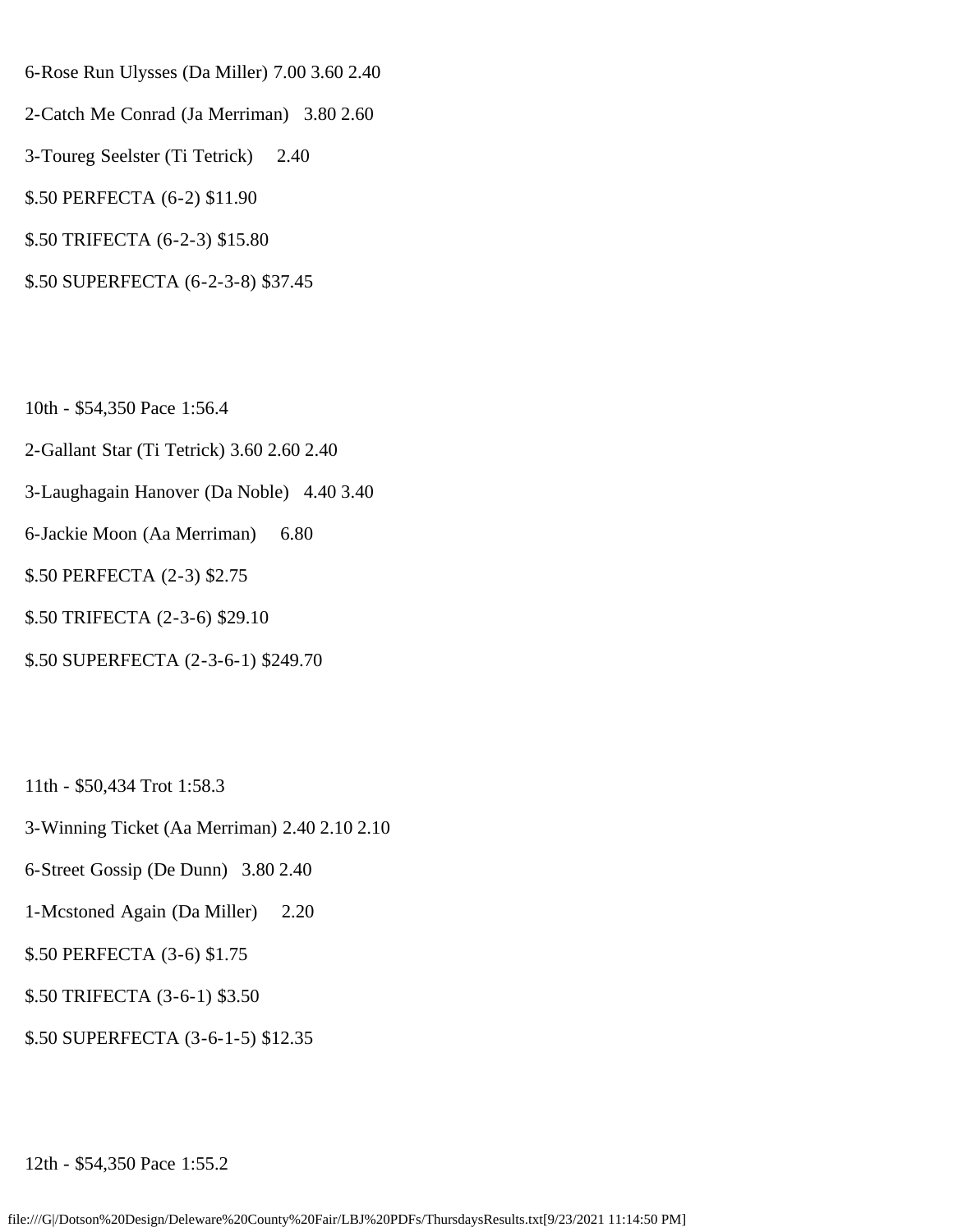- 2-Charlie May (De Dunn) 2.40 2.10 2.10
- 8-Heart Of Chewbacca (Da Noble) 3.80 2.60
- 7-Cyclone Union Jack (Da Miller) 3.00
- \$.50 PERFECTA (2-8) \$1.65
- \$.50 TRIFECTA (2-8-7) \$8.80
- \$.50 SUPERFECTA (2-8-7-3) \$47.20
- \$.50 PICK 5 (5-6-2-3-2) \$12.35
- 13th \$87,700 Trot 1:58.2
- 1-Sunny Crockett (An Miller) 6.20 3.60 2.20
- 4-Mon Amour (Ak Svanstedt) 4.60 3.00
- 2-Swingforthefences (Pe Wrenn) 2.40
- \$.50 PERFECTA (1-4) \$6.70
- \$.50 TRIFECTA (1-4-2) \$17.90
- \$.50 SUPERFECTA (1-4-2-6) \$147.45
- 14th \$46,710 Pace 1:57.1
- 1-Captain Cowboy (Ya Gingras) 5.40 2.80 2.20
- 6-Birthday (Ro Wrenn Jr.) 2.40 2.10
- 2-Good Deal (Ch Page) 2.80
- \$.50 PERFECTA (1-6) \$2.65
- \$.50 TRIFECTA (1-6-2) \$7.15
- \$.50 SUPERFECTA (1-6-2-5) \$16.25
- \$.50 PICK 4 (3-2-1-1) \$8.90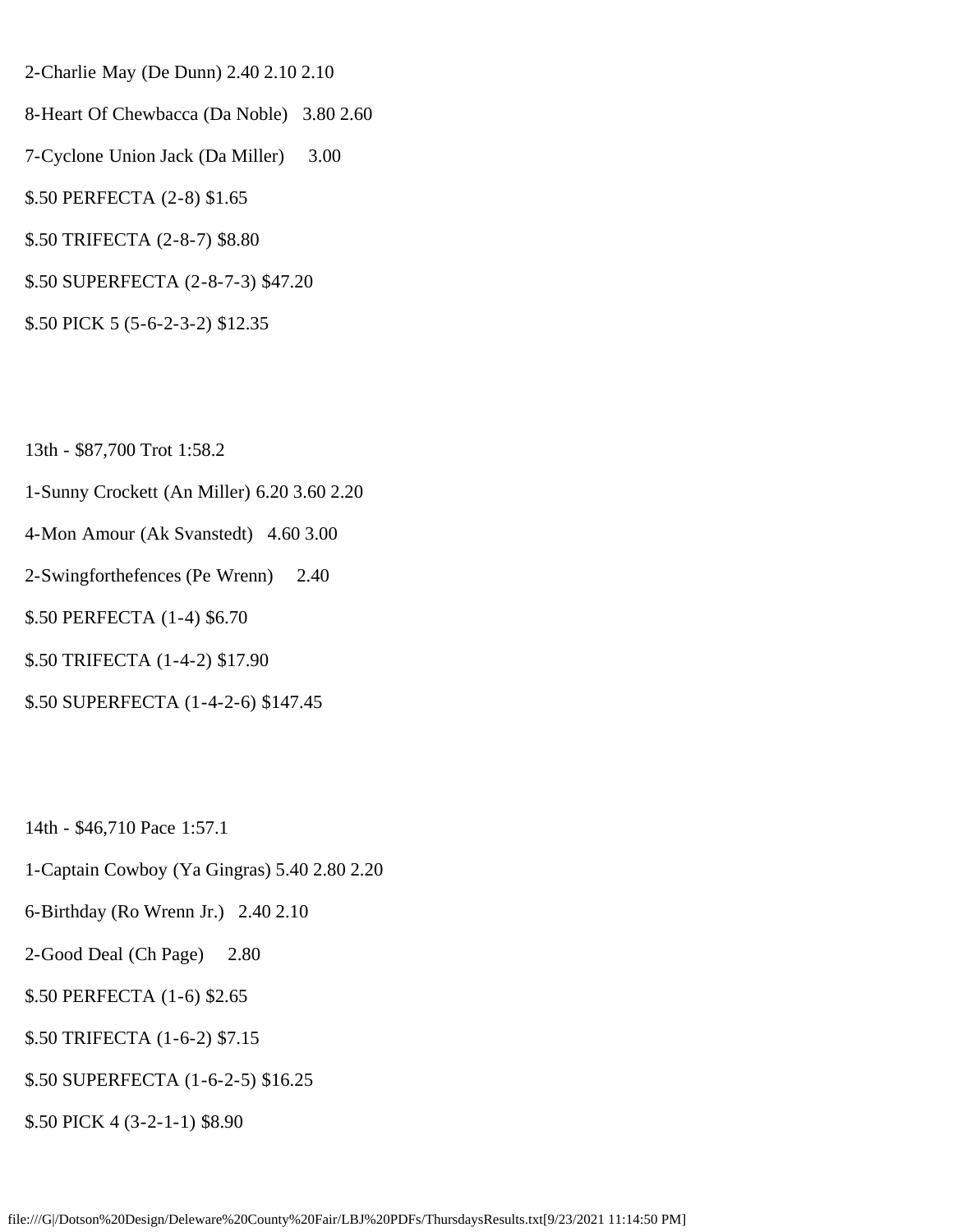15th - \$132,667 Pace 1:56.2

- 1-Gulf Shores (Ro Wrenn Jr.) 2.20 2.10 2.10
- 6-Sling Shock (Da Noble) 3.60 3.20
- 4-Vintage Cowboy (Ma Kakaley) 8.60
- \$.50 PERFECTA (1-6) \$1.65
- \$.50 TRIFECTA (1-6-4) \$37.35
- \$.20 SUPER HIGH 5 (1-6-4-5-3) \$0.00

16th - \$132,360 Pace 1:54.0

- 2-Lou's Pearlman (Ya Gingras) 3.40 2.10 2.10
- 5-Whichwaytothebeach (An McCarthy) 2.40 2.10
- 4-Mysweetboymax (Aa Merriman) 3.20

\$.50 PERFECTA (2-5) \$1.40

- \$.50 TRIFECTA (2-5-4) \$4.45
- \$.50 SUPERFECTA (2-5-4-7) \$20.25

17th - \$132,360 Pace 1:54.1

- 6-Perfect Sting (Da Miller) 3.60 2.40 2.10
- 3-I'll Drink To That (Ti Tetrick) 5.20 4.00
- 4-Water Sports Teen (Jo Bongiorno) 4.80
- \$.50 PERFECTA (6-3) \$5.00
- \$.50 TRIFECTA (6-3-4) \$25.80
- JUG DAILY DOUBLE (2-6) \$3.00
- \$.50 PICK 3 (1-2-6) \$1.75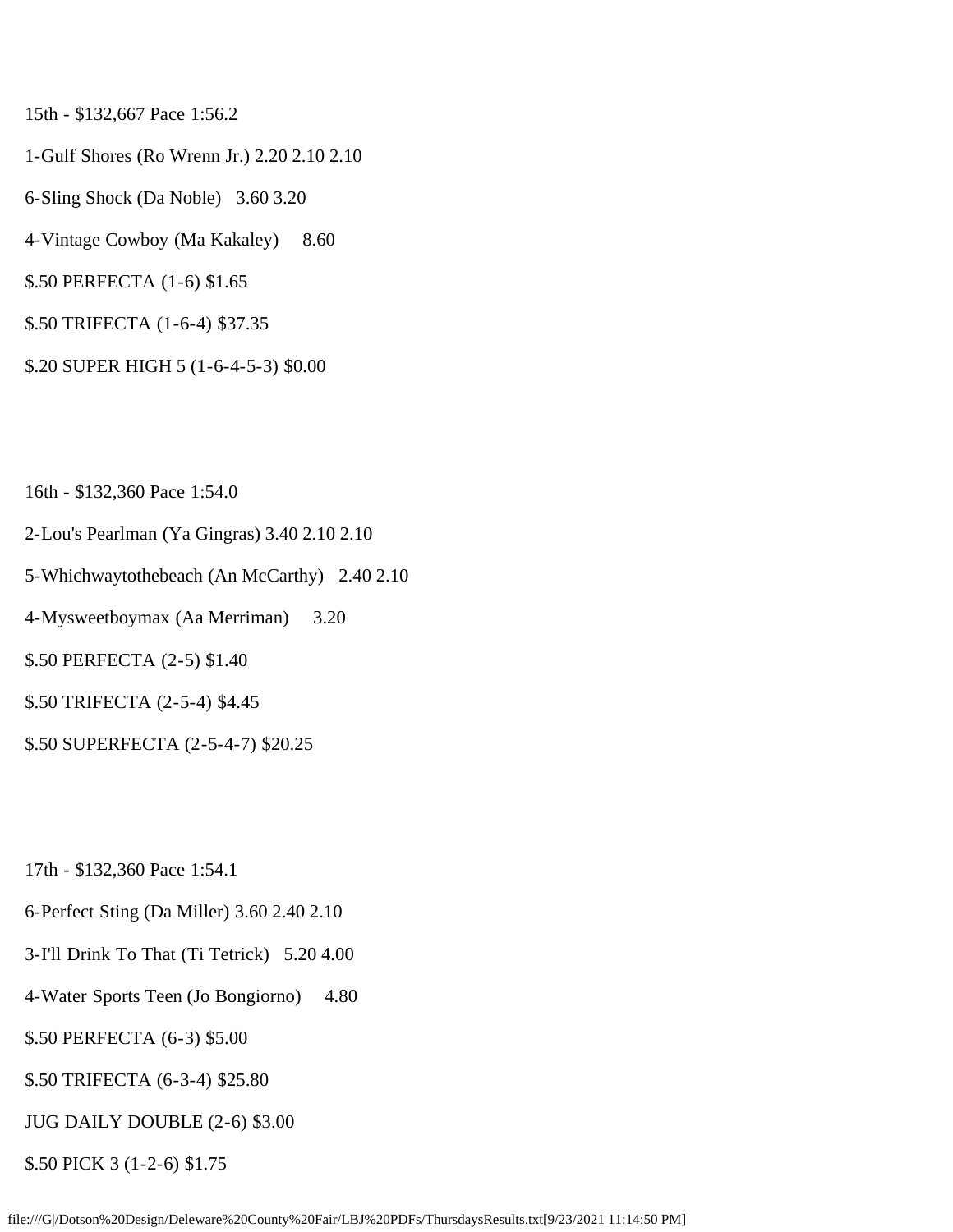18th - \$96,520 Pace 1:55.0

- 3-She Knows It All (Ti Tetrick) 30.40 14.20 6.60
- 8-Lady Arthur (Ro Wrenn Jr.) 12.00 6.20
- 7-Dragons Lucky Lady (Ty Smith) 4.80
- \$.50 PERFECTA (3-8) \$68.20
- \$.50 TRIFECTA (3-8-7) \$549.70
- \$.50 SUPERFECTA (3-8-7-all) \$126.25
- 19th \$116,500 Trot 1:56.2
- 4-When Dovescry (Da Miller) 2.80 2.10 2.10
- 5-Ab'sattitudexpress (Ya Gingras) 9.80 9.40
- 7-Felicityshagwell S (An Miller) 6.00
- \$.50 PERFECTA (4-5) \$11.20
- \$.50 TRIFECTA (4-5-7) \$121.75
- \$.50 SUPERFECTA (4-5-7-6) \$526.05
- \$.50 PICK 4 (2-6-3-4) \$72.20
- 20th \$397,080 Pace 1:52.4
- 2-Lou's Pearlman (Ya Gingras) 5.20 3.60 3.60
- 1-Perfect Sting (Da Miller) 2.40 2.20
- 3-Whichwaytothebeach (An McCarthy) 3.60
- \$.50 PERFECTA (2-1) \$2.40
- \$.50 TRIFECTA (2-1-3) \$5.80